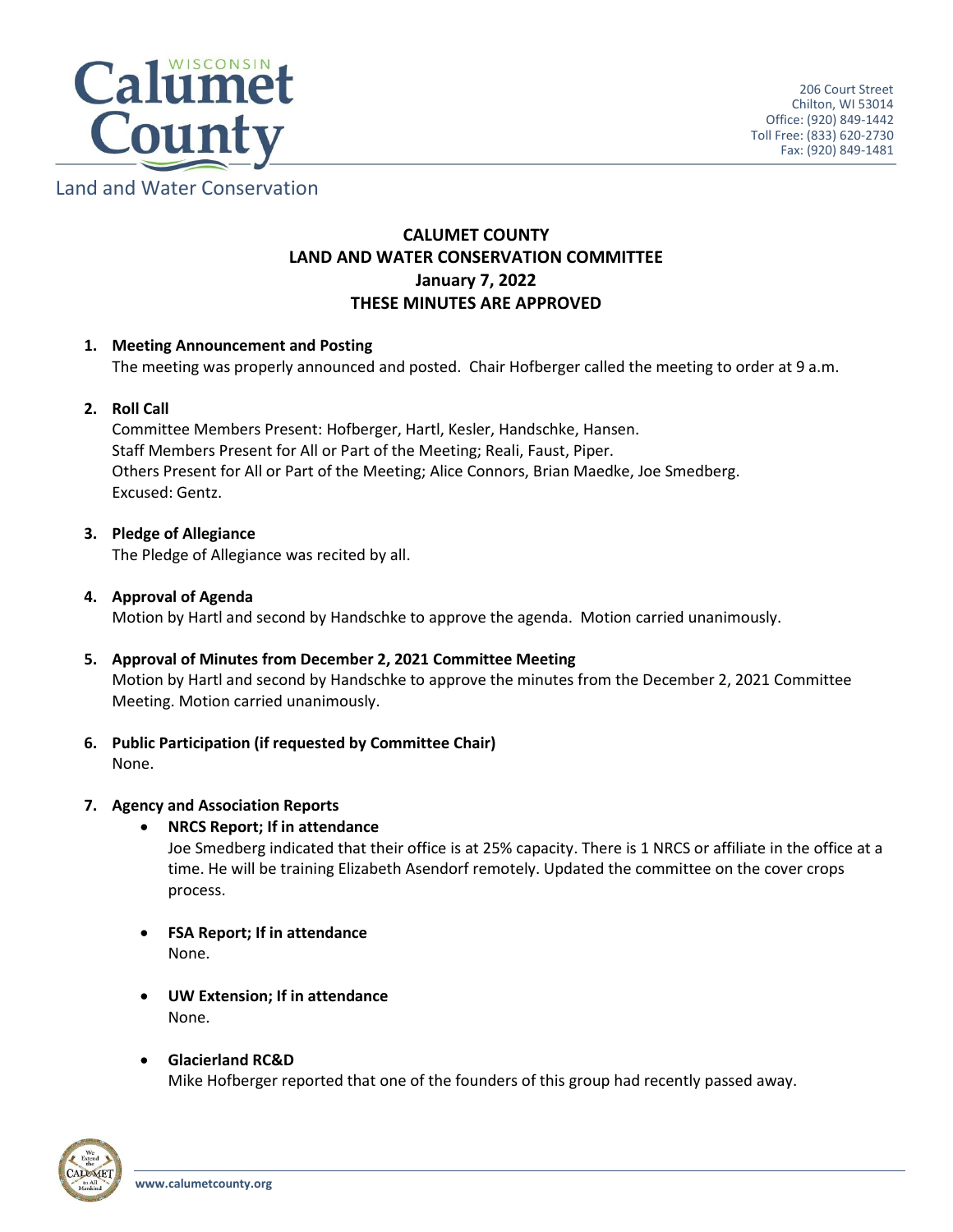# **Land & Water Conservation Board**

Hofberger updated the committee on the last meeting he attended, which was December 7<sup>th</sup>. Reports were given by both Waukesha and Waushara counties. Updated about the upcoming conference. Hofberger wanted to put a reminder out that Eugene Hansen is a LCC member and not a representative of FSA.

# **8. Communications**

#### **DATCP Report; December 2021**

Reali updated the committee on the 2022 Producer Led Watershed Protection grants. Calumet County is no longer the fiscal manager of that grant for CCASA.

 **Great Lakes Aquatic Invasive Species Landing Blitz Recap** Reali reviewed the handout which was included in the packet. The handout explained the reason for these events and the 2021 statistics.

#### **Letter from Matt Krueger; WI Land & Water Executive Director**

Yearly we get a letter from Matt Krueger, Executive Director. It gives an overview of accomplishments of the year. Increasing the staff funding was a main point. Reali discussed Matt Krueger's role with the organization.

#### **9. Items for Action or Discussion**

# **Brian Maedke; USDA-APHIS; Wildlife Damage Abatement and Claims Program**

# **2021 WCAP Claims Review; Approval/Denial**

Maedke distributed some handouts on Wildlife Damage Abatement Program. It is a state run program. Maedke runs the program for us. Maedke is looking for an approval or denial for claims. There were two farmers that had claims and four others enrolled in the program but had no claims. The damage is similar to other years but the crop prices went up so there were changes the to the damage payable. Maedke recommends that farmers get paid for their claims as they followed the rules. Motion by Hartl, seconded by Handschke to approve the claims. Discussion followed. Motion carried

 **Farmland Preservation Program; Herman Brenner; Notice of Noncompliance; Voluntary Waiver of Rights; Approval/Denial**

Reali reported that Mr. Brenner has not been taking tax credits and voluntarily does not want to participate in the program. Motion by Hartl and second by Kesler to approve the voluntary waiver of rights for Mr. Brenner. Discussion followed. Motion carried.

# **10. Report of Department**

# **Introduce Paula Piper, new P&Z and L&W Secretary**

Hofberger introduced Paula Piper and turned it over to Paula to give some personal background. Hofberger gave a thank you and appreciation to Rose Faust for her service.

# **•** Staff Reports

Reali reported on the projects each staff members is working on.

There is a tentative public hearing to be scheduled in March for Manure Storage, Storm Water and Nonmetallic Mining ordinances. Other items Reali reported on: Brent had to do an intergovernmental agreement with the Town of Buchanan for stormwater; related some of the articles that will be in the newsletter such as Stony Brook, CalMan Lakes, and 2021 accomplishments. A suggestion was made by Handschke about doing an educational article about water in ditches.

Reali is still closing out 2021 grants and cost sharing.